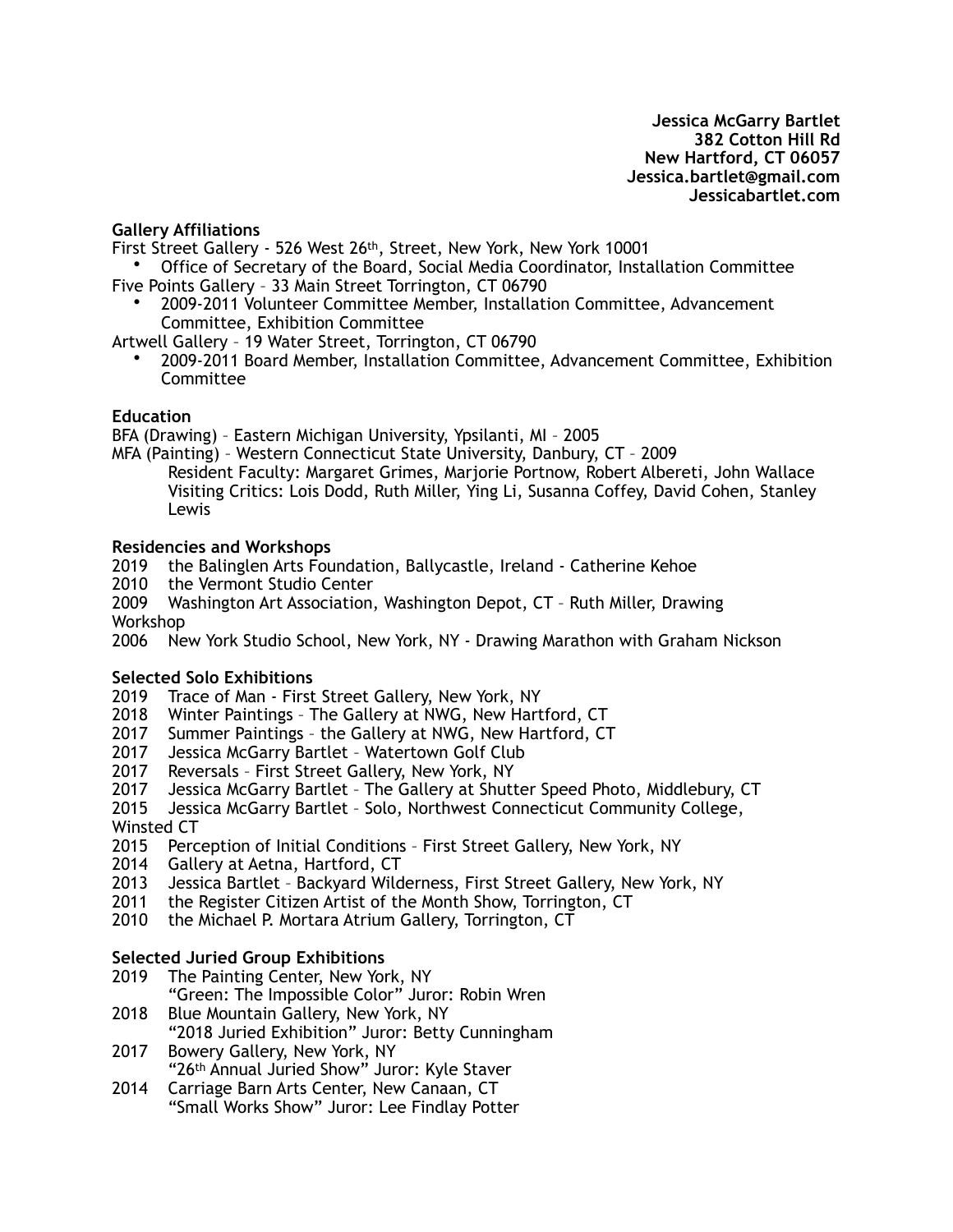- 2013 Art Space Hartford, Hartford, CT "Open Studios Group Show" Jurors: Nancy Stuart, Peter Good, and Cathy Malloy
- 2010 Carriage Barn Arts Center, New Canaan, CT "The Barn and Beyond Show"
- 2010 Artwell Gallery, Torrington, CT "Fourteenth Annual Open Juried Exhibition" Juror: Power Boothe
- 2010 Washington Art Association, Washington Depot, CT "First Annual Juried Show" Juror: Richard Klein
- 2010 Washington Art Association, Washington Depot, CT "Young Talent Exhibition"
- 2009 Robert and Elaine Stein Galleries, Wright State University, Dayton, OH "Drawing from Perception VI" Juror: Ruth Miller

### **Group Exhibitions**

- 2020 Small Works: Big Impact, Virtual Group Show, First Street Gallery, New York, NY 2019 Zeuxis: There, New York, NY
- "In the Neighborhood"
- 2019 "The Beauty of the Line; a Collaboration with the Boston New Music Initiative" -
- Community Church of Boston, Boston, MA
- 2018 Holiday Open House, the Gallery at Shutter Speed Photo, Middlebury, CT
- 2017 First Street Gallery, New York, NY "Lights on"
- 2015 First Street Gallery, New York, NY "Under the Influence"
- 2014 Open Studios Hartford, Hartford, CT
- 2014 Art Space Hartford, Hartford, CT "Open Studios Group Show"
- 2014 Northwest Connecticut Arts Council, Torrington, CT "Open Your Eyes Studio Tour 2014"
- 2014 Five Points Gallery, Torrington, CT "In and Of the Land" Group Show
- 2013 First Street Gallery, New York, NY "Anything Goes" Members' Group Show
- 2013 Open Studios Hartford, Hartford, CT
- 2013 Silver Circle Gallery, Putnam CT "Selections for the CT Art List" Invitational Group Show 2012 First Street Gallery, New York, NY
- "WinterLight" Members' Group Show
- 2011 First Street Gallery, New York, NY "Art for Clearwater" Invitational Exhibition
- 2011 Art Space Hartford, Hartford, CT "Bartlet-Powers (Collamore) -Yurgeles: A Group Exhibition"
- 2011 Hygienic Gallery, New London, CT "Hygienic XXXII: Salon des Independence"
- 2011 Artwell Gallery, Torrington, CT "Fresh Produce" Members Group Show
- 2010 First Street Gallery, New York, NY "Poetic License" Members Group Show
- 2011 Artwell Gallery, Torrington, CT
- "Landscape and Still Life 2" Members Group Show 2010 Artwell Gallery, Torrington, CT
- "Unseen Till Now" Members New Works
- 2009 Artwell Gallery, Torrington, CT "Landscape & Still Life" Members Group Show